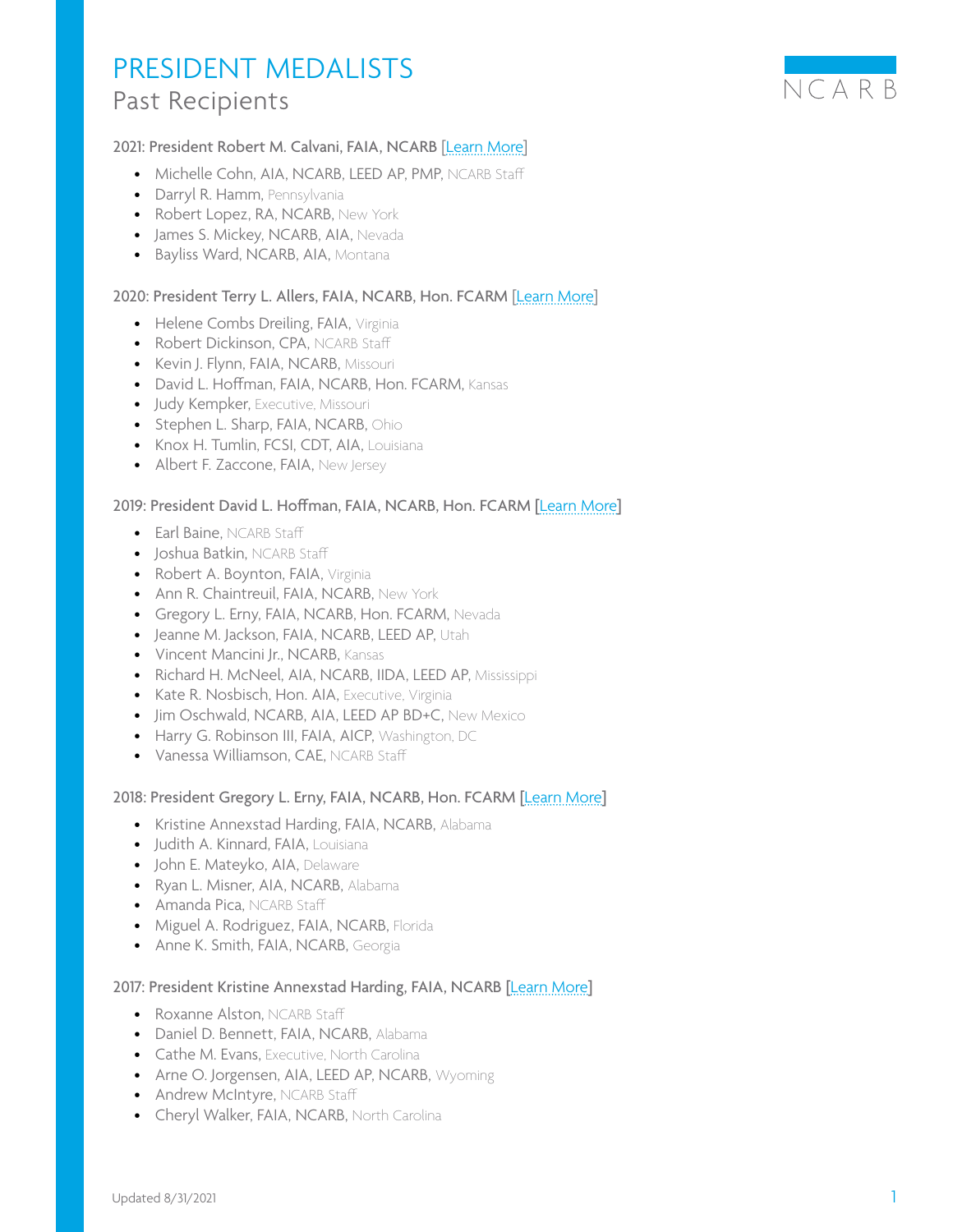# 2016: President Dennis S. Ward, FAIA [[Learn more](https://www.ncarb.org/press/six-awarded-ncarb-president%E2%80%99s-medal-distinguished-service)]

- Jon Alan Baker, FAIA, LEED AP, California
- Dawne Broadfield, Executive, Rhode Island
- John E. Cardone Jr., Louisiana
- Ricky L. Engebretson, AIA, NCARB, North Dakota
- Maribel Fisher, FCARM, CONARC, APEC, AIA, Mexico
- Jared Zurn, AIA, NCARB, NCARB Staff

## 2015: President Dale McKinney, FAIA [[Learn more](https://www.ncarb.org/press/five-awarded-president-s-medal-distinguished-service)]

- Blakely C. Dunn, FAIA, NCARB, Arkansas
- Denis A. Henmi, FAIA, NCARB, California
- Gordon E. Mills, FAIA, NCARB, Iowa
- James W. O'Brien, FAIA, NCARB, Minnesota
- Jenny Wilkinson, Executive, Mississippi

### 2014: President Blakely C. Dunn, AIA [[Learn more](https://www.ncarb.org/press/six-awarded-ncarb-presidents-medal-distinguished-service)]

- Michael J. Armstrong, NCARB CEO
- Ronald B. Blitch, FAIA, FACHA, NCARB, Louisiana
- Kingsley Johnson Glasgow, Executive, Arkansas
- Amy M. Kobe, CAE, Hon. AIA, Executive, Ohio
- Dale McKinney, FAIA, Iowa
- Alfred Vidaurri Jr., FAIA, NCARB, AICP, Texas

#### 2013: President Ronald B. Blitch, FAIA [[Learn more](https://www.ncarb.org/press/2013-ncarb-presidents-medal-distinguished-service)]

- Katherine E. Hillegas, CAE, NCARB Staff
- Jeffrey A. Huberman, FAIA, NCARB, North Carolina
- Kevin G. Montgomery, FAIA, NCARB, North Carolina
- Dennis S. Ward, FAIA, NCARB, South Carolina
- Peter Streith, Canadian Architectural Licensing Authorities (CALA)
- Guillermo Marrufo Ruiz, La Federación de Colegios de Arquitectos de la República Mexicana, A.C. (FCARM), Mexico

#### 2012: President Scott C. Veazey, AIA [[Learn more](https://www.ncarb.org/press/ncarb-presidents-medal-awarded-five-their-service-public-and-profession)]

- Arq. Adrián Alfonso Palafox García, La Federación de Colegios de Arquitectos de la RepúblicaMexicana, A.C. (FCARM), Mexico
- Steve Parker, Maryland
- Andrea Rutledge, Executive Director, NAAB
- Guillermo Ortiz de Zarate, NCARB Staff
- Douglas Morgan, NCARB Staff
- Gina Spaulding, Executive, Nevada

#### 2011: President Kenneth J. Naylor, FAIA [[Learn more](https://www.ncarb.org/press/2011-presidents-medal-awarded-seven)]

- Mark I. Aspaas, AIA, NCARB, South Dakota
- David Cronrath, AIA, Maryland
- Lenore M. Lucey, FAIA, NCARB Staff
- George H. Miller, American Institute of Architects
- Zerrin Sayar, NCARB Staff
- José Luis Cortés Delgado, La Federación de Colegios de Arquitectos de la República Mexicana, A.C. (FCARM), Mexico
- Andre Bourassa, Canadian Architectural Licensing Authorities (CALA)

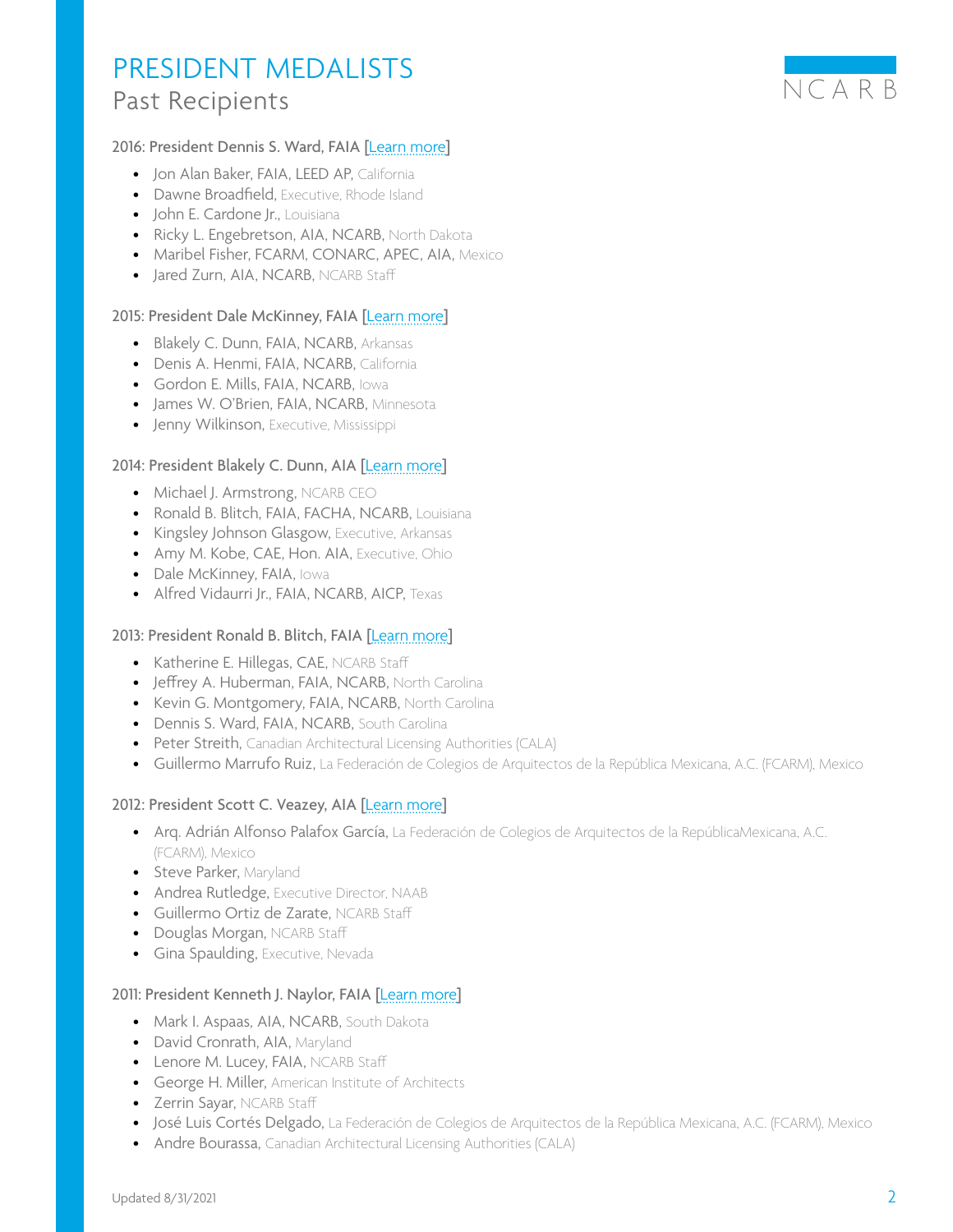

## 2010: President Andrew W. Prescott, AIA [[Learn more](https://www.ncarb.org/press/2010-presidents-medal)]

- Gerrie Doyle, Ontario, Canadian Architectural Licensing Authorities (CALA), Canada
- David Edwards, Canadian Architectural Licensing Authorities (CALA), Canada
- Harry M. Falconer Jr., AIA, NCARB Staff
- Lizandro de la Garza Villarreal, La Federación de Colegios de Arquitectos de la República Mexicana, A.C. (FCARM), Mexico
- Luis Enrique Lopez Cardiel, La Federación de Colegios de Arquitectos de la República Mexicana, A.C. (FCARM), Mexico
- Linda Montgomery, Ph.D., Consultant
- Scott Veazey, AIA, Indiana

### 2009: President Gordon E. Mills, FAIA [[Learn more](https://www.ncarb.org/press/council-names-recipients-2009-presidents-medal-distinguished-service)]

- Erica Brown, AIA, NCARB Staff
- James P. Cramer, Hon. AIA, Consultant
- William M. Dikis, FAIA, Iowa
- Glenda Loving, Executive, Iowa
- Edward F. Tredo V, PE, New York

### 2008: President Douglas K. Engebretson, FAIA [[Learn more](https://www.ncarb.org/press/national-architect-council-names-recipients-2008-president-s-medal-distinguished-service)]

- Ivan Cervantes Erosa, La Federación de Colegios de Arquitectos de la República Mexicana, A.C. (FCARM), Mexico
- Gerald S. Hammond, FAIA, Ohio
- Melinda Pearson, AIA, Executive, Nebraska
- Andrew W. Prescott, AIA, Maryland
- Susan L. Wise, NCARB Staff

#### 2007: President Robert E. Luke, FAIA [[Learn more](https://www.ncarb.org/press/ncarb-names-recipients-2007-president-medal-distinguished-service)]

- Roger L. Meyer, Oregon
- Mark Saccoccio, AIA, Rhode Island
- Mary (Teeny) Simmons, Executive, Louisiana
- Daniel A. Taylor, NCARB Legal Counsel

#### 2006: President H. Carleton Godsey, FAIA [[Learn more](https://www.ncarb.org/press/ncarb-names-recipients-2006-presidents-medal-distinguished-service)]

- Doreen Johnson Frost, Executive, Minnesota
- Kim Garrison, NCARB Staff
- Stuart Howard, MAIBC, MRAIC, Committee of Canadian Architectural Councils (CCAC)
- Renis O. Jones Jr., FAIA, Alabama
- C. Stan Peterson, FAIA, Kansas
- José Manuel Reachi Mora, La Federación de Colegios de Arquitectos de la República Mexicana, A.C. (FCARM), Mexico

# 2005: President Frank M. Guillot, FAIA [[Learn more](https://www.ncarb.org/press/national-architect-council-names-recipients-2005-presidents-medal-distinguished-service)]

- Cornelius (Kin) DuBois, AIA, Colorado
- Charles H. Henley, NAA, Committee of Canadian Architectural Councils (CCAC)
- Fernando Mora Mora, La Federación de Colegios de Arquitectos de la República Mexicana, A.C. (FCARM), Mexico
- William R. Ponko, AIA, Indiana
- Jan B. Simpson, Executive, South Carolina
- Peter Steffian, FAIA, Massachusetts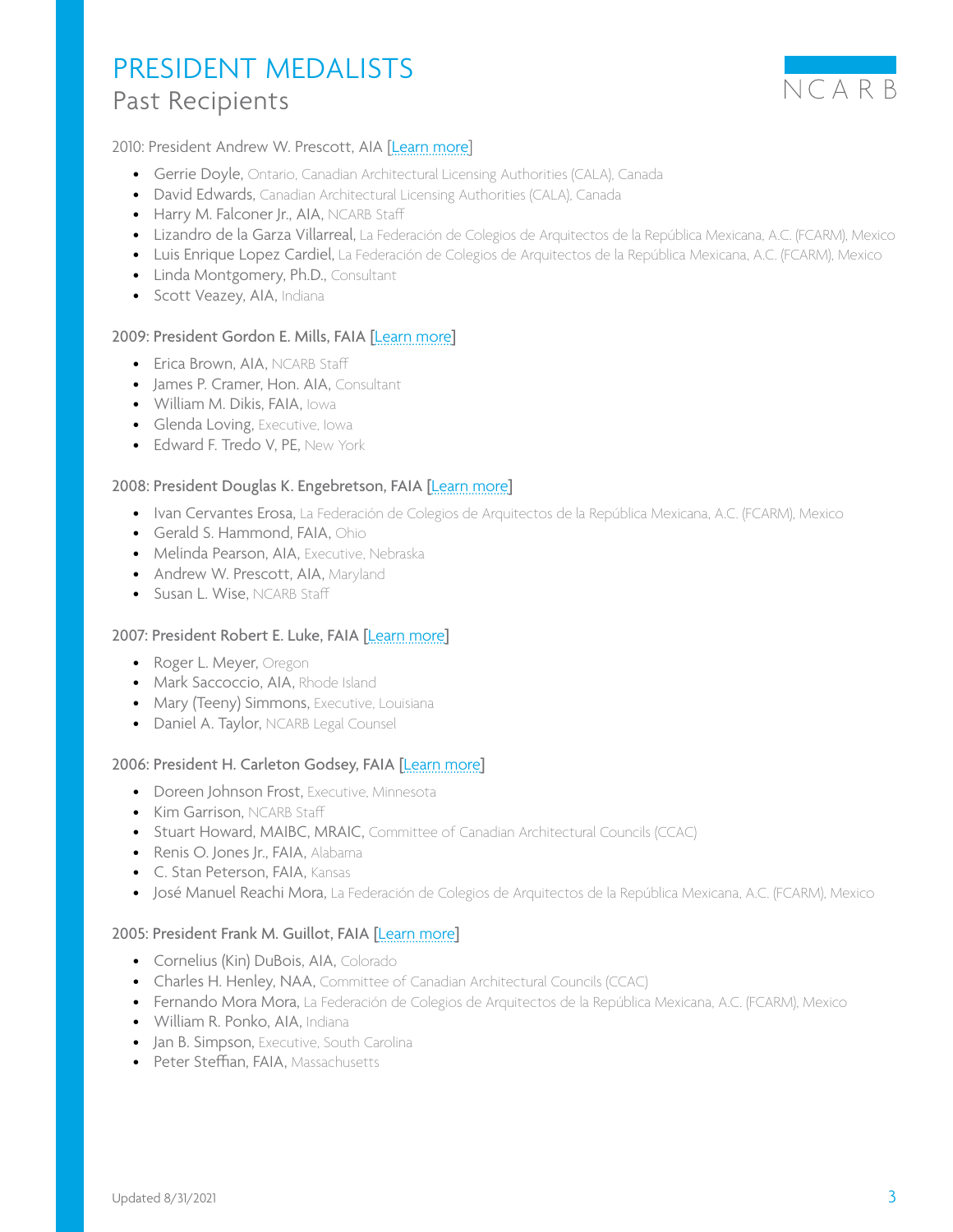

# 2004: President Robert A. Boynton, FAIA [[Learn more](https://www.ncarb.org/press/ncarb-awards-2004-presidents-medals)]

- Hector Garcia Escorza, Comité Mexicano Para La Práctica Internacional De La Arquitectura (COMPIA), Mexico
- Cynthia J. Gainey, Executive, Alabama
- William W. Herrin Jr., FAIA, Alabama
- Lenore M. Lucey, FAIA, NCARB Staff
- N. Jean-Pierre Pelletier, FRAIC, Committee of Canadian Architectural Councils (CCAC)
- Patrick W. Ryan, AIA, Delaware

### 2003: President C. Robert Campbell, FAIA [[Learn more](https://www.ncarb.org/press/ncarb-names-recipients-2003-presidents-medals-distinguished-service)]

- Kim Kerker, NCARB Staff
- Stephen Nutt, AIA, NCARB Staff
- Bonnie Larson Staiger, Executive, North Dakota
- Stephen A. Usry, AIA, South Carolina
- Lynn Webster, FRAIC, Committee of Canadian Architectural Councils (CCAC)

#### 2002: President C. William Bevins, FAIA [[Learn more](https://www.ncarb.org/press/ncarb-names-recipients-presidential-medals-2002)]

- Joseph M. Brocato Jr., AIA, Louisiana
- Manuel Barclay Galindo, Mexico
- David J. Knauer, Executive, New Mexico
- Randall L. Romanin, FRAIC, Committee of Canadian Architectural Councils (CCAC)
- Robert A. Rosenfeld, AIA, NCARB Staff
- Katherine Lee Schwennsen, FAIA, Iowa

#### 2001: President Peter Steffian, FAIA [[Learn more](https://www.ncarb.org/press/national-architect-council-names-recipients-presidential-medals)]

- Alan Baldwin Jr., AIA, North Carolina
- Michiel M. Bourdrez, AIA, NCARB Staff
- Petr F. Bílek, Czech Republic
- Raymond DeCesare, AIA, Rhode Island
- Mary de Sousa, NCARB Staff
- Pamela J. Hill, AIA, Montana
- Stephen P. Sands, Executive, California

## 2000: President Joseph P. Giattina Jr., FAIA [[Learn more](https://www.ncarb.org/press/2000-NCARB-presidential-medal-distinguished-service)]

• Kathryn T. Prigmore, Virginia

#### 1999: President Susan May Allen, FAIA

- Dennis J. Flynn, NCARB Staff
- Karen L. Owen, Executive, Mississippi
- James A. Scheeler, FAIA, American Institute of Architects
- Donald P. Schlegel, New Mexico
- Margot A. Woolley, AIA, New York

#### 1998: President Ann R. Chaintreuil, FAIA

- Louis Batson, III, South Carolina
- E. Keith Dean, AIA, West Virginia
- Kirk Gastinger, Missouri
- Jeffrey F. Kenney, AIA, NCARB Staff
- Carl M. Sapers, NCARB Legal Counsel